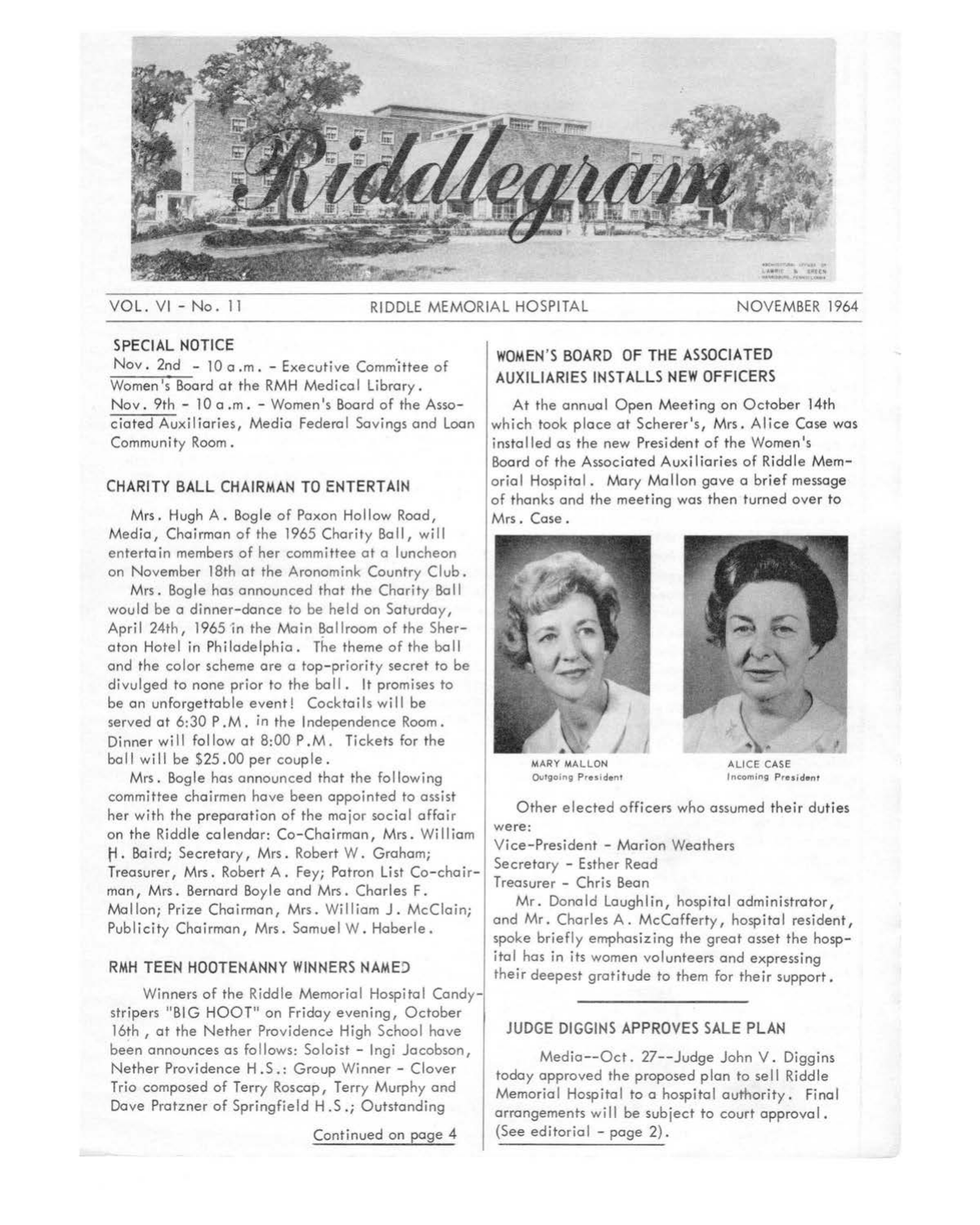# **RESCRIPTION FOR** (An Editorial)

At a hearing before Judge John V. Diggins on October 21st, Media attorney John T. McCartney, who was appointed hospital conservator in June, proposed o pion to create o hospital authority to float a  $\frac{5}{2}$  1/2 million bond issue to solve the financial problems of Riddle Memorial Hospital. If the judge approved the plan, Mr. McCartney would then begin negotiating with the county commissioners to create the authority.

1. The authority would float a 25 year bond issue, secured by the credit of the county.

2. The hospital property, valued ot approximately \$5 million would be sold to the authority for the \$2 1/2 million.

3. The authority would then lease the property bock to the hospital for o sum equal to the yearly bond redemption and interest payments.

It is difficult for the overage person to fully comprehend the world of finance--particularly when millions of dollars ore involved in o public investment. However, it is necessary that each volunteer understand that this move was our only alternative; it was the only method whereby we could keep Riddle's doors open. We will use the county os o financing device, employing their credit status to aid us in financing the hospital. It should be further understood that this will not cost the taxpayers a penny in that if the authority defaults on its payments the county could then take and dispose of the assets of the hospital which ore for in excess of the \$2 1/2 million dollar indebtedness.

There are no county politics involved in this move; nothing hos changed nor will change in the future in regard to the administrative staff, the medical staff or the status of the volunteers who are of inestimable value in helping to run Riddle Memorial Hospital.

Indeed, it now behooves us to work harder for "now is the time for each good volunteer to come to the aid of her hospital" ... The most important factor is that the hospital is built; that we have the best of doctors and nurses staffing it; that we hove an efficient, excellent administrative staff; that we hove willing people who will continue to volunteer; that we will go on raising funds as we have in the past to meet our \$40,000 a year pledge. At this time of Thanksgiving, we have so much to be thankful for, it seems to me, and so much to be proud of! We can give thanks for a much needed hospital which is here in times of emergency and which caters to our physical wants just as a church aids our spiritual needs. I'm sure many an expatient of Riddle bears testimony to the fact that

Continued on page 4

# LINES TO THE LADIES......

Lois Rowe is a new grandma via daughter Jackie's baby girl ... Mary Mallon, Skip Baird and Don Laughlin attended the Fall Conference of the Penna. Ass'n of Hos. Auxiliaries ot Harrisburg recently and learned much ... Donnie Wilbur off to the Southland for a well-deserved vacation the first 3 weeks of Nov....Donnie expresses deepest gratitude to Esther Read who was the Major Treat Chairman of Volunteers; new chairman is Dot Fears of Middletown .. Esther was feted at o birthday party ot the Wild Goose with coffee and cake at Donnie's following ... Gradyville gals deserve o big pat on the bock for coming in first--they sold \$875 in ads for the Country Fair Program!!! Gradyville will sell coupons on a ladies' wrist watch--5 for \$1.00 or 25¢ each.

\* \* \* \* \* \* \* \* \* \* \* \* \* \* \* \* \* \* \* \* \* \* Media Auxiliary had a Tupperware demonstration at Allen Putt's home on Oct. 14th .. they will hove o hair demonstration by Vincent of Village Green ot Nov. 18th meeting .. Bobbie Burgess tokes over Major Treat during Donnie's absence with the assistance of new Treasurer Louise Marryat ... Springhaven President Marion Horvath hospitalized ... we wish her a speedy recovery ... Riddlewood realized \$225 from their Junior Horse show... they offer thanks to Middletown's Barbaro Weaver for her assistance and deep gratitude to Mr. and Mrs. Wayne Achuff for again staging their third successful show! ... Pres. Barbaro Brower (of Riddlewood) has competition .. her husband, Dr. Brower elected president of the coordinating council of the Rose Tree Union Parent-Teacher groups.<br>\* \* \* \*

\* \* \* \* \* \* \* \* \* \* \* \* \* \* \* \* \* \* \* \* \* \* \* Miriam McCofferty's charming sister, Mrs. C. A. (Gladys) Bocker, spent Country Fair afternoon giving on assist in the Snock Bar ... "Art and Focus", an arts periodical, with Mrs. Dorothy Grafly, Editor (Phila.) will list our art show winners in its Nov. issue..."Magic of Foods" was presented at Gimbel's in Philo. during Oct ... Iris McClain continues os Director of Volunteers and we ore oil happy about it! !!... Mrs. Mary Miller of Concord is still recuperating after an operation at Crozer Hospital. (We miss you, Mory-ccme back soon!) Good luck to Mrs. Lois Kelly and family who moved into their new home recently ... Concord's family night was enjoyed by all, especially the many children who attended .. Alice Subacic o patient ot Osteopathic Hospital ...

\* \* \* \* \* \* \* \* \* \* \* \* \* \* \* \* \* \* \* \* \* \* \* Your editor has some very nice notes ... among the writers--Gene Riley, Mr. Forstoll and Mrs. June E. Todd (Country Fair Baby's Mom) who wrote: "I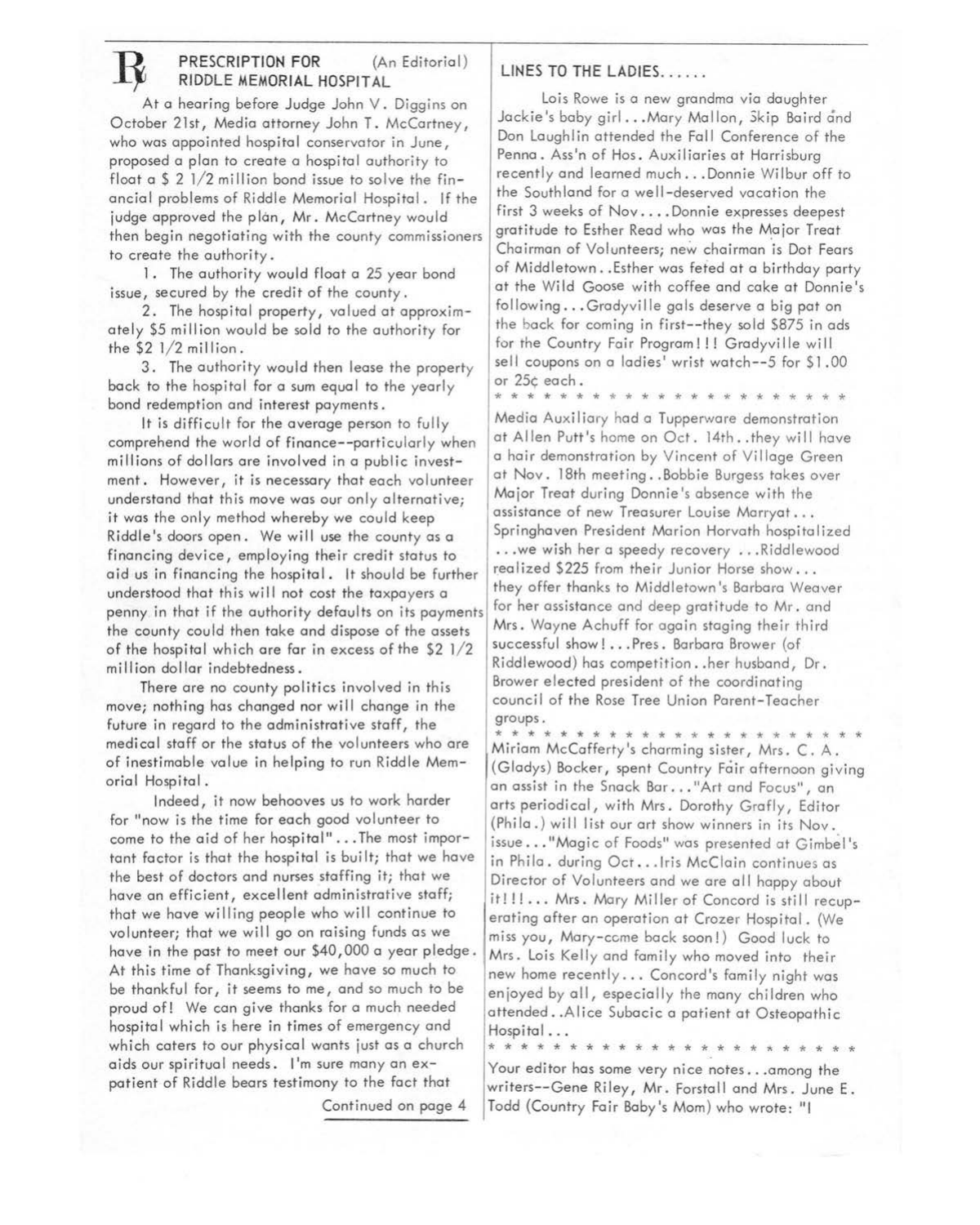certainly received wonderful care during my stay at Riddle Hospital and I would recommend it as a wonderful hospital to everyone" ... there it is .. an unsolicited testimonial ... thank you, mam!!!!! On Tuesday, Nov. 10th, the Swarthmore Aux. will hold a coffee klatch to welcome new members at the home of Adele Smith- these are our new colleagues: Gretchen Juckem, Nicky Trosley, Nancy Burdge, Gladys Boller, Mildred Bingham, Shirley Egan, Kay Cottman, Marilyn Palmer, Shirley Duus, Joan Ann Flood ... glad to have you aboard, ladies, welcome! \* \* \* \* \* \* \* \* \* \* \* \* \* \* \* \* \* \* \* \* \* \* \* Media and Riddlewood Auxs. sold hot dogs at the Halloween Parade in Media on Oct. 31st ... (They both thank Joseph Krug of Town Talk for the opportunity) ... Barbara Gilbert (formerly of Lima Aux.) recuperating from a recent illness at her Fla. home. Her mother, Alma Albright, was interviewed by WXUR 's Marion Pedlow re the Lima Aux. Annual Bazaar on Nov. 7th.

# \* \* \* \* \* \* \* \* \* Women's Board Open Meeting Notes:

Iris McClain reported that 2800 volunteers gave 33,000 hours to the hospital this past year ... a new nurses aid program will start soon for our volunteers .. there are over 1000 books in the volunteer library .. she also stated that the cart brought in \$1,114.88 ... She presented a check for \$749 .45 from sale of baby photos, newspapers. Esther Read reported that Major Treat gave \$8,645.75 to hospital this year .. they now have three paid workers ... Fran Nicholas of the Merry Token said that the gift shop has turned over \$3000 this year to Women's Board ... Miriam Mc-Cafferty reported that we realized over S3800 surplus from the advertising in the Country Fair Programs ... Donnie Watson reported that we made \$10,000 from the sale of Treasure Trove Coupons.. the Hospital's nurses turned over \$500 from their Bingo Booth ... Saize Macualay, Thrift Shop Chairman, stated that volunteers gave 7, 574 hours of work to the shop ... She said this amount added to the 33,000 hours reported by Mrs. McClain equals in hours our dollars in our pledge (\$40,000) Coincidental!!!!!

Concord gave the Treasury their check for \$850 ..• Cheyney has a \$200 check to present said their President Alice Cooke ... Middletown presented a check for \$1,224.91...Pat Mann gave a check from Beatty Hills for \$500 ... Bowling Green made \$357 on their recent supper ... Everyone thrilled by the tremendous financial success of this year's Country Fair and by the news that our total funds are above our pledge--near \$55,000!!! May I extend warm Thanksgiving greetings to all of you and may we all remember to count our many blessings!!! ... ADH

#### **A MESSAGE FROM MARY**

Editor's Note:

(The following speech was given at the Open Meeting on October 14th by Mary Mallon, our outgoing President, and I felt it should be printed as her farewell message. ADH)

I would like to put in words just what this year has mean t to me. There are five wonderful things in my life - my husband, my three daughters and Riddle .. I have always said that my family comes first but there are 4 votes at home that claim it isn't so.

However when I return to them after completing my tenure of office today, I can truthfully say I'm returning to them a much better person - I've profited so--1 've learned to be more patient, more tolerant and more understanding of my fellow man. As we all know, or we wouldn't be here today, we gain so much by giving a little of ourselves.

I'll have to admit my year has brought about many episodes. Some pleasant that I will alwyas remember, the unpleasant ones, I've forgotten aireody but the one thing that I would like you all to remember is my appreciation to my advisory committee, the past presidents - to my wonderful chairmen that hove all done such wonderful jobs, to each and every one of you that helped in any way at all to make my job easier and a big"thank you" to Mr. Loughlin, our administrator .. I've thrown him many a curve this year. He caught them all and some he threw bock. And now if I may, may I wish Alice Case, your new President all the luck in the world in her coming year. I hope she gets to know and love you gals as I have and I can assure you we're 100% behind you. We'll try to carry the burden with you but now this is something you must hold all alone ... Your gavel. May you use it wisely!

#### **LATE NEWS FLASHES .. HITHER AND YON**

Nancy Abel, Betty's daughter, will attend the National Girl Scout Roundup in Idaho in July 1965. Nancy belongs to Mrs. Hershock 's Springfield Troop ....

John B. McClatchy, Rosemory 's husband, recovering frorn recent surgery at U. of Po. Hospital...Get well quickly, Mr. McC!!!

Miriam McCafferty, C. Fair Program Chairman, sold \$1270 in ads!!!!

Results of Post-C Fair Sale: approximately \$300; results from the "Big Hoot" approximately \$200.

Springfield Aux. sold coffee and donuts at polls on Election Day.

A wise thought for Thanksgiving:

"It is a good thing to give thanks unto the Lord"